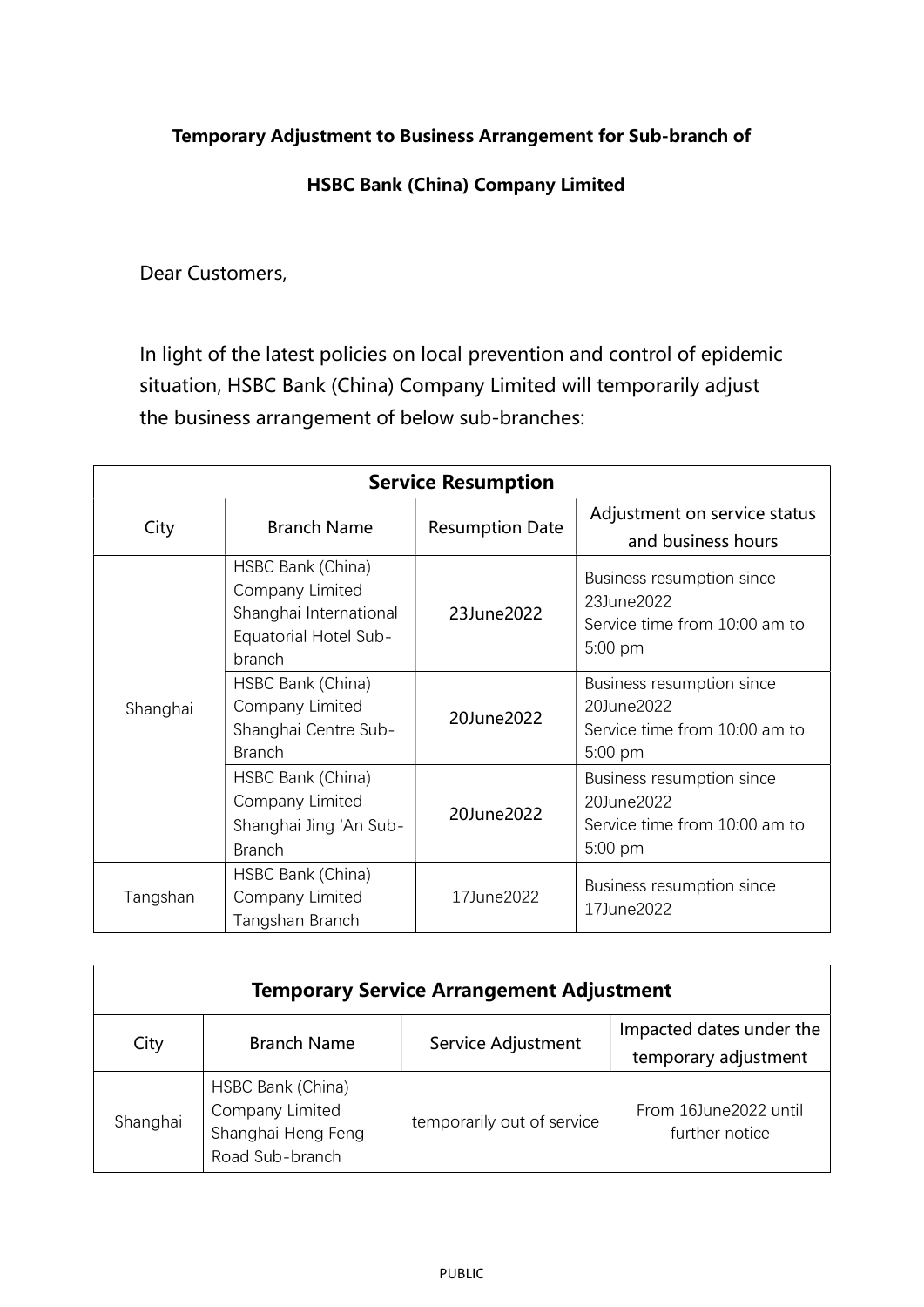| Beijing | HSBC Bank (China)<br>Company Limited<br>Beijing Branch                          | negative nucleic acid test<br>certificate within 72 hours<br>is required | From 17June2022 until<br>further notice |
|---------|---------------------------------------------------------------------------------|--------------------------------------------------------------------------|-----------------------------------------|
|         | HSBC Bank (China)<br>Company Limited<br>Beijing Lufthansa Sub-<br>branch        | negative nucleic acid test<br>certificate within 72 hours<br>is required | From 6June2022 until<br>further notice  |
|         | HSBC Bank (China)<br>Company Limited<br>Beijing COFCO Plaza<br>Sub-branch       | negative nucleic acid test<br>certificate within 72 hours<br>is required | From 6June2022 until<br>further notice  |
|         | HSBC Bank (China)<br>Company Limited<br>Beijing Dong Zhi Men<br>Sub-branch      | negative nucleic acid test<br>certificate within 72 hours<br>is required | From 6June2022 until<br>further notice  |
|         | HSBC Bank (China)<br>Company Limited<br>Beijing Cui wei Road<br>Sub-branch      | negative nucleic acid test<br>certificate within 72 hours<br>is required | From 6June2022 until<br>further notice  |
|         | HSBC Bank (China)<br>Company Limited<br>Beijing Zhong Guan Cun<br>Sub-branch    | negative nucleic acid test<br>certificate within 72 hours<br>is required | From 6June2022 until<br>further notice  |
|         | HSBC Bank (China)<br>Company Limited<br>Beijing Tuspark Sub-<br>branch          | negative nucleic acid test<br>certificate within 72 hours<br>is required | From 6June2022 until<br>further notice  |
|         | HSBC Bank (China)<br>Company Limited<br>Beijing Zhongguancun<br>West Sub-branch | negative nucleic acid test<br>certificate within 72 hours<br>is required | From 6June2022 until<br>further notice  |
|         | HSBC Bank (China)<br>Company Limited<br>Beijing Yuan Da Road<br>Sub-branch      | negative nucleic acid test<br>certificate within 72 hours<br>is required | From 6June2022 until<br>further notice  |
|         | HSBC Bank (China)<br>Company Limited<br>Beijing Wangjing Sub-<br>branch         | negative nucleic acid test<br>certificate within 72 hours<br>is required | From 6June2022 until<br>further notice  |
|         | HSBC Bank (China)<br>Company Limited<br>Beijing Guanghua Road<br>Sub-branch     | negative nucleic acid test<br>certificate within 72 hours<br>is required | From 6June2022 until<br>further notice  |